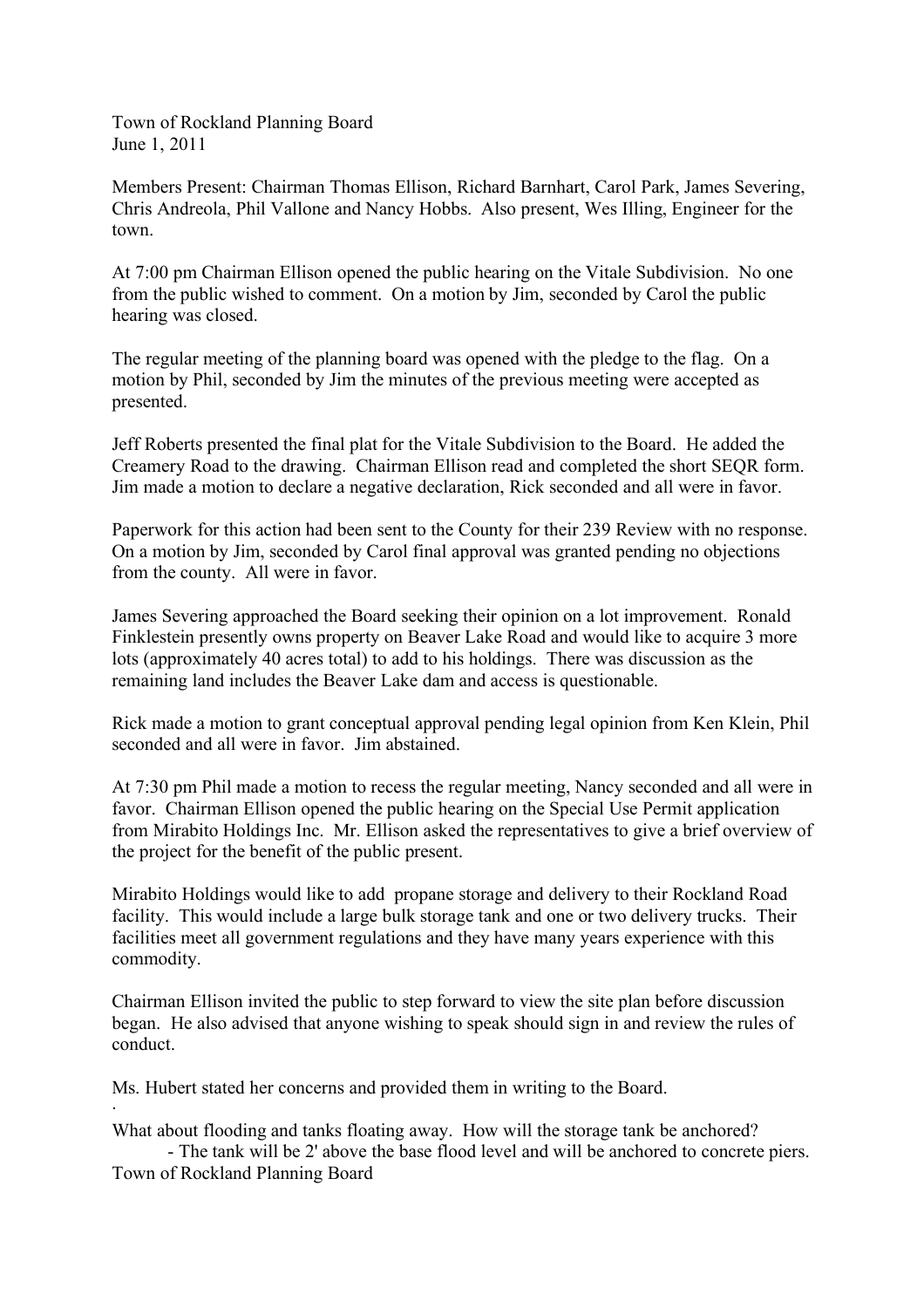June 1, 2011 Page 2

· What kind of safety and security features are proposed?

- There are internal safety valves on the storage tank and the truck connection. There will be new fence surrounding the facility with the caretaker present almost all of the time.

· What about hunters and stray bullets? There is no way to prevent such an event.

· This addition will lower the property values in the area. Is Mirabito located in other residential areas? Yes, they have other facilities in residential neighborhoods.

Spiro Manzouratos

· When the floods recently came through the area he had water 4' high near the road, this will also be the case on the Mirabito lot. He encouraged extra diligence in securing tanks.

· As a business man he would not discourage free enterprise but felt that this addition would lower property values and add risk to the neighborhood.

Brian Burke

·

·

·

·

·

·

·

Security is a big issue; how will the tank be secured? Tied down to concrete piers.

What is the distance from the back fence to the stream? Approximately 200'.

Did Mirabito look into other locations?

How close to residents are their other locations? Just as close in Castle Creek.

Ann Klein

What state/federal agencies regulate this kind of operation and had the DEC been notified being this is located near a stream? Yes, DEC had been notified with no response.

Some neighbors had not been notified and perhaps should have been.

Sheila Shultz

· What is the inspection schedule and who inspects a facility like this?

- Daily, monthly, and yearly checks are done on all the equipment, logged and reported.

· Where does the gas come from?

- 90% of the gas comes from within the US as natural gas. There is a pipe line in Oneonta that provides most of Mirabito's gas supply, as well as a pick up point in Watkins Glen.

Whom do you answer to? What regulatory agency oversees the operation?